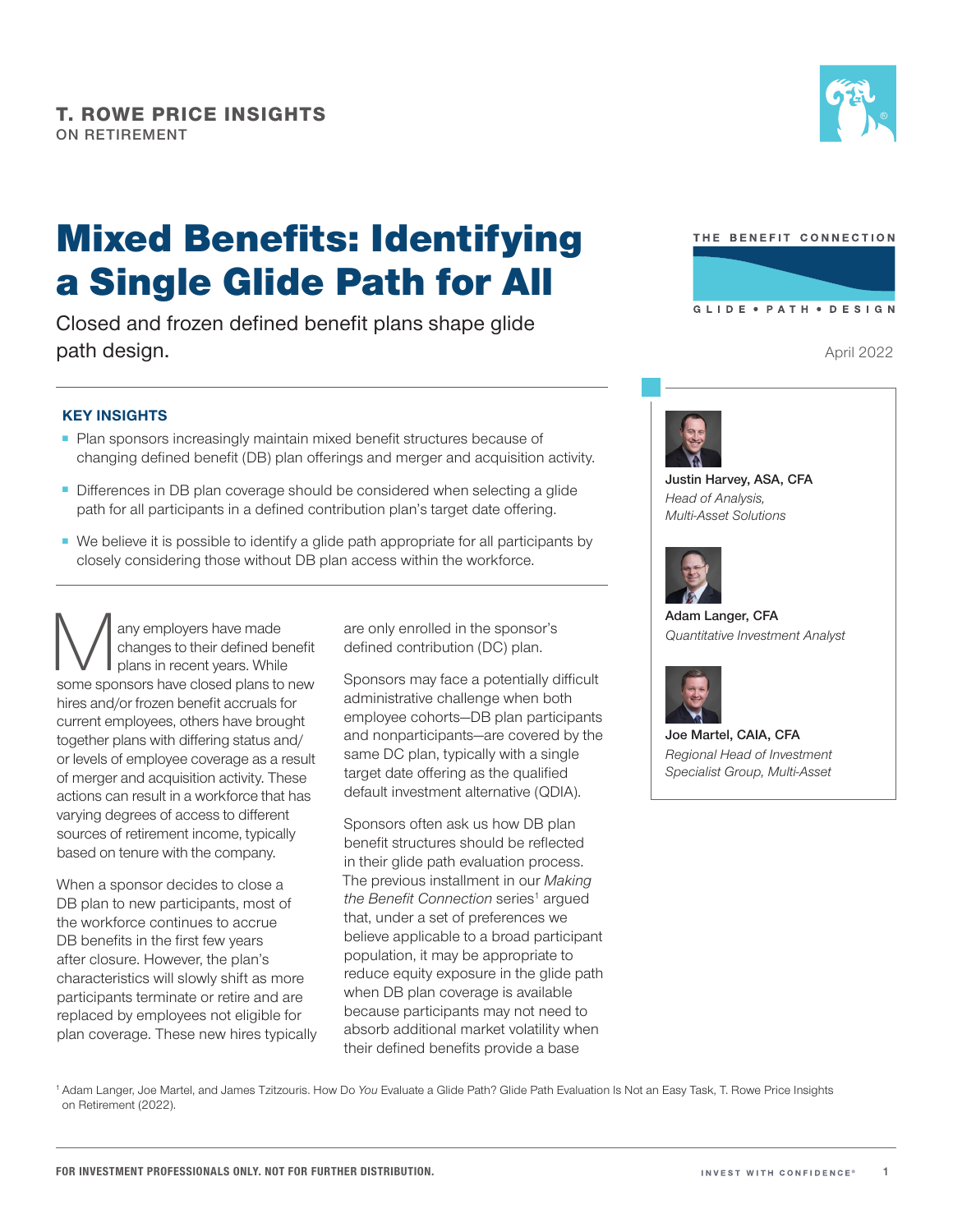### **The Optimal Equity Allocation Declines as Defined Benefit Eligibility Increases**

(Fig. 1) Hypothetical glide paths based on percent of participants eligible for a DB plan



For illustrative purposes only. Not representative of an actual investment or T. Rowe Price product. This analysis contains information derived from a Monte Carlo simulation. See Appendix for important information. Source: T. Rowe Price.

level of retirement income.<sup>2</sup> However, we believe the answer is more nuanced for most plan sponsors—particularly if their DB plan is either closed to new entrants or frozen for all participants.

In fact, our analysis shows that if any participants in the DC plan do not have access to the DB plan (i.e., if the DB plan was closed before a portion of the current workforce joined the company), then the glide path that potentially provides the highest overall utility for the entire DC plan population in our simulations often has a similar level of equity exposure as one suitable for a sponsor who offers no DB plan at all.

### **Optimal Glide Paths Based on DB Plan Eligibility**

T. Rowe Price's glide path assessment framework focuses on outcomes. Our primary objective is to seek to maximize investor utility derived from consumption and wealth, rather than focusing on conventional investment metrics—such as risk‑adjusted rates of return—that are more typically used in the target date industry. Using our

framework, we can investigate how the existence of a closed or frozen DB plan potentially can impact the optimal shape of a target date glide path.

Figure 1 shows a range of glide paths for a hypothetical QDIA offering when differing percentages of the DC plan population also are eligible for defined benefits.<sup>3</sup>

If 100% of the employees in our hypothetical example were DB plan eligible (i.e., if the plan was still open), then the lowest equity glide path shown in Figure 1 (the bottom line) potentially would produce the best aggregate retirement outcomes across the entire sample population, given our utility preference settings.

Alternatively, if 0% of all employees were DB eligible (i.e., if the employer had no DB plan at all), then the glide path with the highest equity allocation (the top line in Figure 1) potentially would be the utility‑maximizing solution. Between these two extremes are glide paths optimized for sponsors that have closed DB plans with varying proportions of eligible participants.

<sup>3</sup> For details on the modeling assumptions used in our analysis, please see the Appendix.

<sup>&</sup>lt;sup>2</sup> This is the set of assumed preferences we used to design the glide path for T. Rowe Price's suite of Retirement Solutions. The broad population we used in this modeling is reflective of our recordkeeping universe.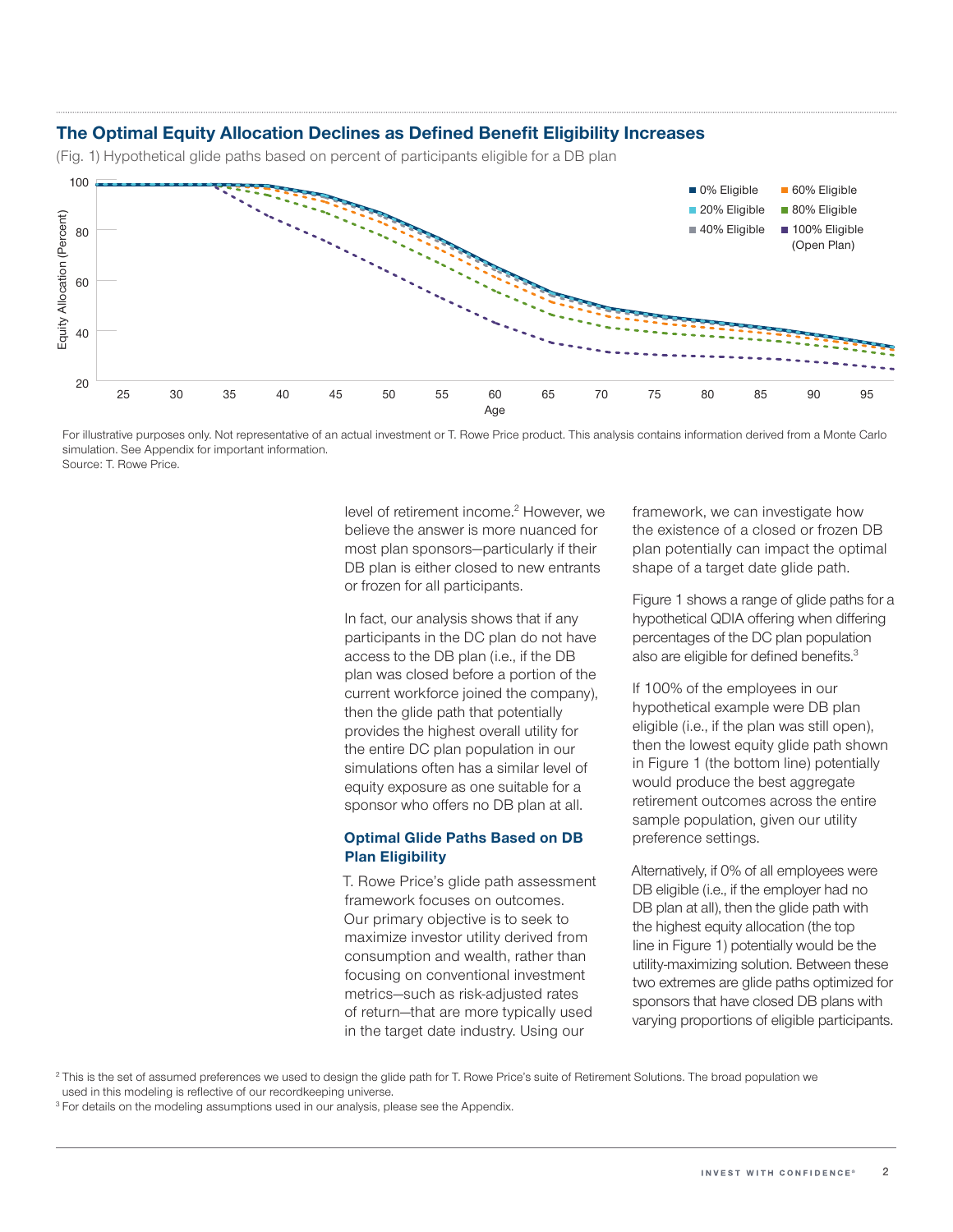# **Changes in Optimal Equity Exposure Are Minimal When Defined Benefit Eligibility Is Reduced**

(Fig. 2) Differences in hypothetical equity allocations at various ages based on DB plan eligibility



For illustrative purposes only. Not representative of an actual investment or T. Rowe Price product. This analysis contains information derived from a Monte Carlo simulation. See Appendix for important information. Source: T. Rowe Price.

Our analysis of closed plans shows that unless there is a DB plan open to all participants, sponsors should consider solving for the "lowest common denominator," which is to assume that there is no DB plan at all.

Note that the different glide paths are not evenly spaced, indicating that the proportion of employees who are eligible for the DB plan can have a nonlinear effect on glide path suitability. Figure 2 shows this more explicitly:

- The allocation shifts were negligible until 80%+ of the employee base was covered by the DB plan.
- If 60% or less of the employees had access to the DB plan, the change in the optimal equity allocation was less than five percentage points at each age level.
- Even if 80% of employees were DB eligible, the change in the optimal equity allocation was less than 10 percentage points at all ages. However, the shift was much more significant if 100% of the employee population were DB eligible.

Thus, we believe that sponsors who decide to close their DB plan to new participants would do well to also reassess their QDIA glide paths, because those without DB benefit coverage likely will have a material impact on overall glide path suitability.

Figure 3 highlights the changes in equity allocation based on the DB eligibility of the participant population at age 65—the

most frequent retirement age. Here again we see that the indicated drop off in equity exposure is largest when a significant portion of all employees are eligible for the DB plan.

While DB benefit eligibility is often binary, particularly for closed plans, the reality can be a little more complex for frozen DB plans because the financial situation of each employee with access to the plan will differ based on the length and trajectory of their career prior to the plan freeze. However, at any given freeze date there are likely to be DB participants with minimal accrued benefits, while everyone subsequently hired will not have access to the plan at all.

### **Considerations for Plan Sponsors**

So, should sponsors simply pick the glide path that reflects the percentage of their workforce eligible for their DB plan? No, not necessarily.

■ Basing the glide path directly on DB eligibility could prove challenging administratively, given that the share of the total workforce eligible for DB plan benefits would continue to drop as employees with defined benefits left the company and were replaced by employees who did not have access to the plan.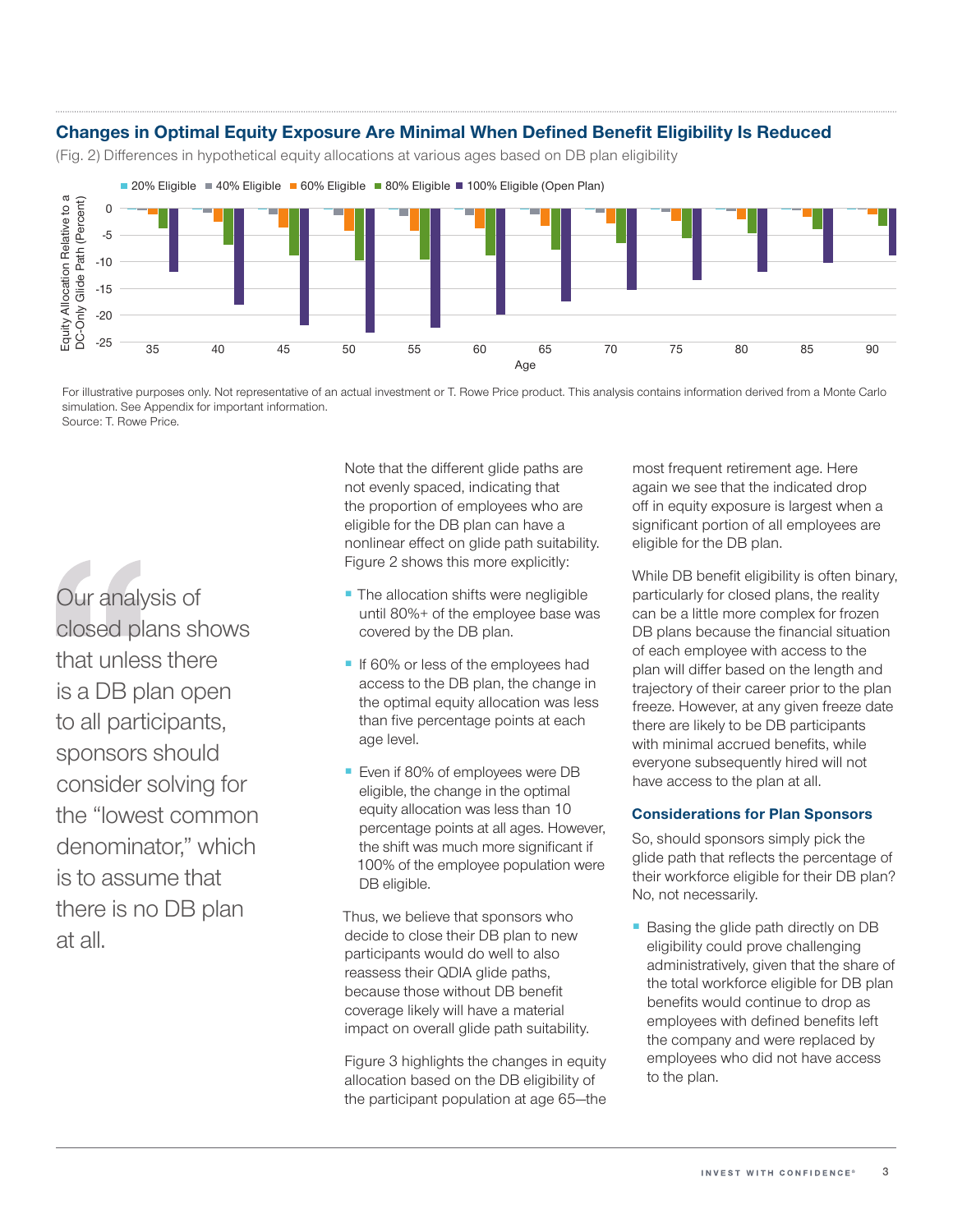# **The Optimal Equity Allocation at Retirement Remained Relatively High Unless DB Plan Eligibility Was Above 80%**

(Fig. 3) Hypothetical equity allocations at age 65 based on DB plan eligibility



For illustrative purposes only. Not representative of an actual investment or T. Rowe Price product. This analysis contains information derived from a Monte Carlo simulation. See Appendix for important information. Source: T. Rowe Price.

■ In our view, seeking to maximize utility for participants who do not have access to the DB plan should be the goal that drives glide path selection. Why? Because the retirement income profile of participants with DB benefits is relatively more secure. Therefore, the glide path that potentially provides the greatest utility for the entire participant base should closely resemble the utility‑maximizing glide path in cases where there is no DB plan at all.

Our analysis of closed plans shows that unless there is a DB plan open to all participants, sponsors should consider solving for the "lowest common denominator," which is to assume that there is no DB plan at all. As time progresses, those without DB benefits will become the dominant population within the workforce (if they are not already), and there will be no need to switch glide paths at that point. Our analysis for frozen plans follows the same logic, meaning that the frozen DB benefit should have minimal impact on a utility‑maximized glide path across the overall employee population.

The logical next question, though, is: To what extent could participants with DB benefits be disadvantaged by a glide path that doesn't reflect their own

## **We Define Glide Path Risk and Reward in Terms of Specific Retirement Outcomes**

(Fig. 4) Metrics conveying utility under assumed preferences

|               | <b>Consumption</b>                                                                                                                                                                                                                              | <b>Wealth</b>                                                                                                                                                          |  |  |
|---------------|-------------------------------------------------------------------------------------------------------------------------------------------------------------------------------------------------------------------------------------------------|------------------------------------------------------------------------------------------------------------------------------------------------------------------------|--|--|
| <b>Reward</b> | <b>Consumption Replacement</b><br>Annual consumption that can be supported, on average,<br>postretirement, by in-plan assets and projected sources<br>of secure income, such as Social Security benefits or<br>pension annuities from DB plans. | <b>Wealth at Retirement</b><br>Average wealth at retirement expressed as a multiple of<br>final preretirement consumption in real terms.                               |  |  |
| <b>Risk</b>   | <b>Expected Shortfall</b><br>Measure of consumption risk, combining the<br>probability of lower spending with the magnitude of the<br>spending cut.                                                                                             | <b>Maximum Drawdown</b><br>Measures average simulated maximum drawdown on a<br>monthly basis during the years leading up to retirement<br>or shortly after retirement. |  |  |

Source: T. Rowe Price.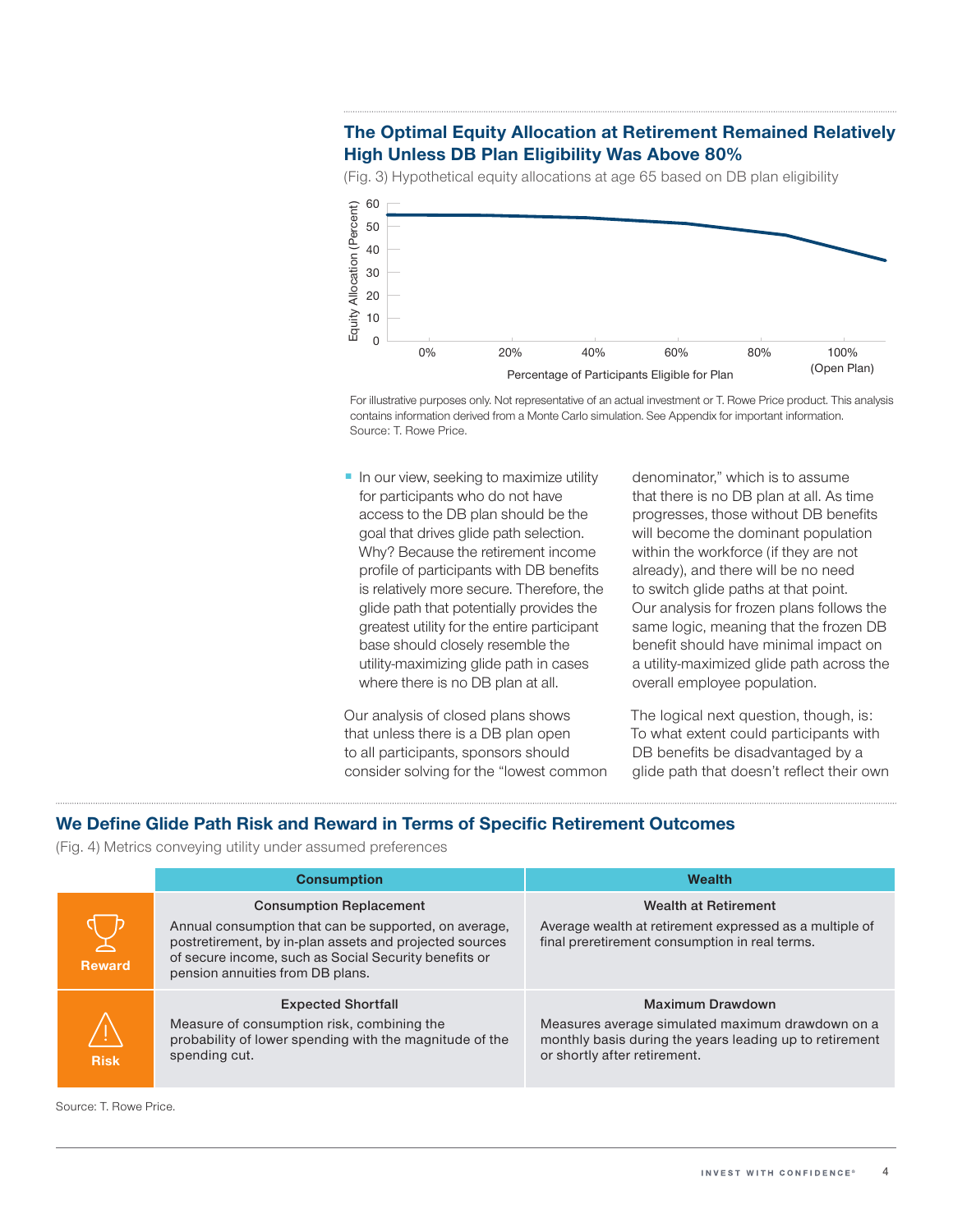level of retirement preparedness? The answer is: minimally.

Figure 4 defines the key retirement outcome metrics in our glide path utility model. Figure 5 shows potential outcomes for those same metrics for two hypothetical DC plan participants, Participant One and Participant Two. Participant One has access to a DB plan in addition to the DC plan, while Participant Two has DC plan coverage only. Using Monte Carlo simulation, we compared potential outcomes for each participant from two assumed glide

paths: one designed to reflect their own specific situation, and the other one optimized based on the DB status of the other participant.

Our analysis suggests that while a DC‑only glide path may give participants who have DB benefits higher equity exposure than they need, there are offsetting potential benefits. In our example, the DC‑only glide path produced a somewhat larger maximum drawdown and a lower utility score for Participant One (the employee with DB coverage), but they were compensated with improved outcomes on

## **Outcomes for Participants Who Are Not Defined Benefit Eligible Should Drive Glide Path Selection**

(Fig. 5) Hypothetical outcomes for participants based on DB plan status and assumed glide path

### **Participant One (Has Access to DB Plan)**

|                                                                                         | <b>Hypothetical Outcomes</b>      |                                             |                                                                           |                                          |                                    |  |  |
|-----------------------------------------------------------------------------------------|-----------------------------------|---------------------------------------------|---------------------------------------------------------------------------|------------------------------------------|------------------------------------|--|--|
| <b>Assumed Glide Path</b>                                                               | Consumption<br>Replacement        | <b>Expected Shortfall</b>                   | Multiple of<br>Preretirement<br><b>Consumption Saved</b><br>at Retirement | Maximum<br>Drawdown                      | Overall<br>Utility<br><b>Score</b> |  |  |
| Optimal Glide Path for<br><b>Participant One</b>                                        | 113.9%                            | 6.1%                                        | 11.0                                                                      | 34.9%                                    | 0.72                               |  |  |
| Optimal Glide Path for<br>Participant Two                                               | 127.2                             | 5.4                                         | 12.6                                                                      | 37.1                                     | 0.71                               |  |  |
| Impact on Participant One of<br>Following the Optimal Glide<br>Path for Participant Two | Consumption<br>Increased by 11.7% | <b>Shortfall Risk</b><br>Decreased by 11.5% | 14.5% More Wealth<br>at Retirement                                        | Maximum<br>Drawdown<br>Increased by 6.3% |                                    |  |  |

### **Participant Two (Does Not Have Access to DB Plan)**

|                                                                                         | <b>Hypothetical Outcomes</b>                                                                                                                                |                                             |                                    |                                           |                                    |  |
|-----------------------------------------------------------------------------------------|-------------------------------------------------------------------------------------------------------------------------------------------------------------|---------------------------------------------|------------------------------------|-------------------------------------------|------------------------------------|--|
| <b>Assumed Glide Path</b>                                                               | Multiple of<br>Preretirement<br><b>Consumption Saved</b><br>Consumption<br>Maximum<br>at Retirement<br>Replacement<br><b>Expected Shortfall</b><br>Drawdown |                                             |                                    |                                           | Overall<br>Utility<br><b>Score</b> |  |
| Optimal Glide Path for<br>Participant Two                                               | 95.8%                                                                                                                                                       | 19.3%                                       | 12.2                               | 37.1%                                     | 0.71                               |  |
| Optimal GlidePath for<br>Participant One                                                | 83.1%                                                                                                                                                       | 22.2%                                       | 10.5                               | 34.9%                                     | 0.65                               |  |
| Impact on Participant Two of<br>Following the Optimal Glide<br>Path for Participant One | Consumption<br>Decreased by<br>13.3%                                                                                                                        | <b>Shortfall Risk</b><br>Increased by 15.0% | 13.9% Less Wealth<br>at Retirement | Maximum<br>Drawdown Reduced<br>by $5.9\%$ |                                    |  |

**Results shown are hypothetical and for illustrative purposes only. This does not represent the results of an actual investment or T. Rowe Price product. This analysis contains information derived from a Monte Carlo simulation. See Appendix for important information.** Source: T. Rowe Price.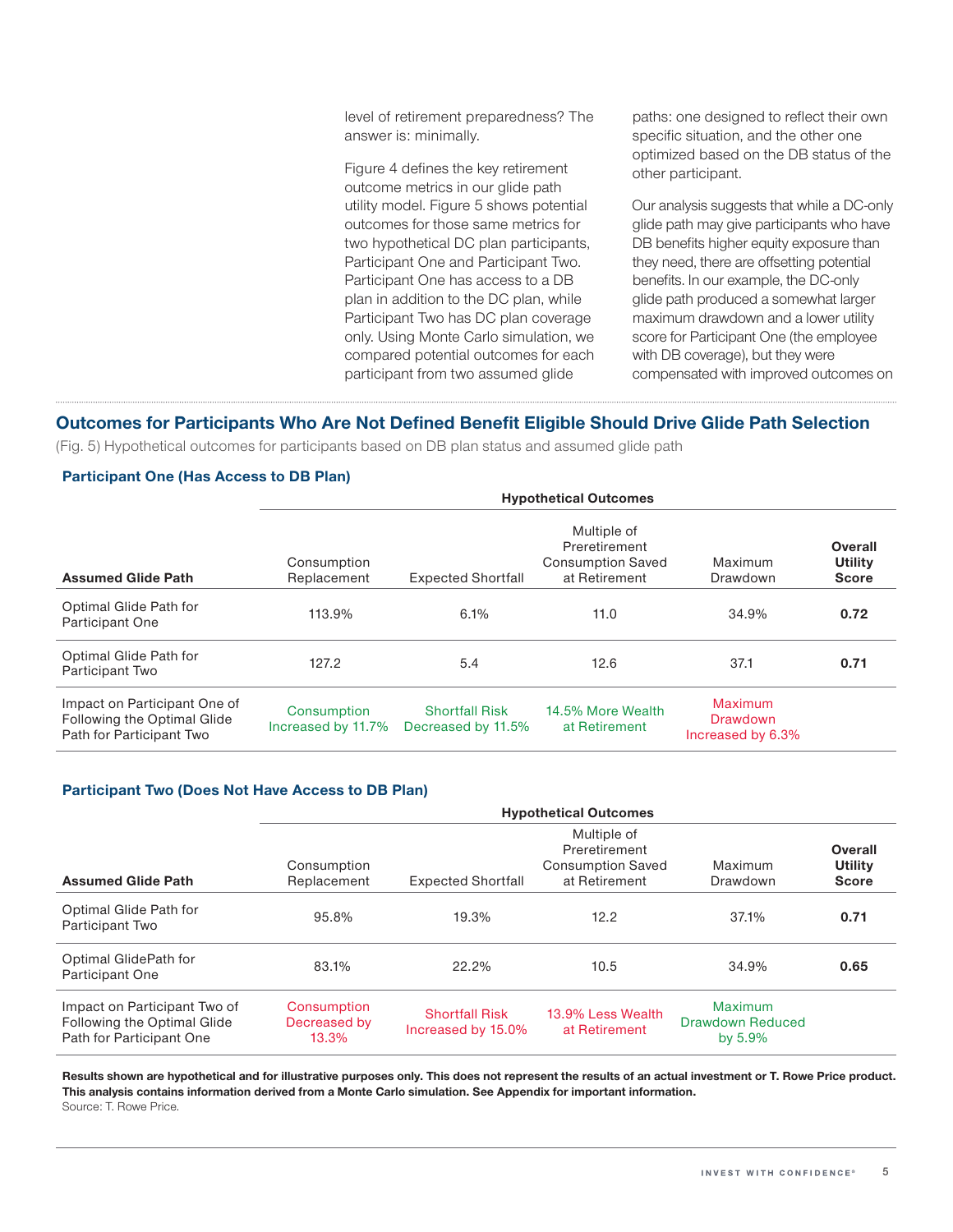several other fronts: higher consumption replacement, a lower expected shortfall, and a higher balance at retirement.

The opposite is true for Participant Two (the DC‑only participant). Following a glide path designed for participants that also have access to the DB plan increases Participant Two's expected shortfall risk by 15.0%, a substantial rise. In addition, moving from 95.8% to only 83.1% of preretirement consumption replacement likely would require Participant Two to make some very challenging spending decisions.

For Participant One, the nearly 12% increase in preretirement consumption replacement provided by the DC‑only glide path no doubt would be an easier adjustment to make. However, that increase does come with more risk—and, thus, given the preferences we used, would not maximize overall utility.

### **Conclusions**

All else being equal, participants who have legacy DB benefits should be better prepared for retirement than participants who do not. This means that a glide path not specifically calibrated for the presence of DB

benefits should have less overall impact on key retirement metrics for employees with DB plan coverage than a glide path design that *does* account for DB plan benefits would have for employees who will need to rely more heavily on their DC plans for retirement income.

We believe sponsors should carefully consider the needs of participants who do not have access to the DB plan when evaluating glide paths for their QDIAs or other target date offerings. These are the employees who will rely most on their DC plans to meet retirement goals, and, most likely, are also the ones who will have a significant portion of their total wealth invested in their DC plan account.

The fourth installment of our *Making the Benefit Connection* series further explores the wealth and substitution effects—i.e., do the additional wealth and better retirement preparedness made possible by DB plan benefits typically imply the appropriateness of a lower-equity glide path for the QDIA in a companion DC plan? What if we control retirement programs for wealth and consider the possibility that freezing a DB plan might create the opportunity to offer a more generous DC plan?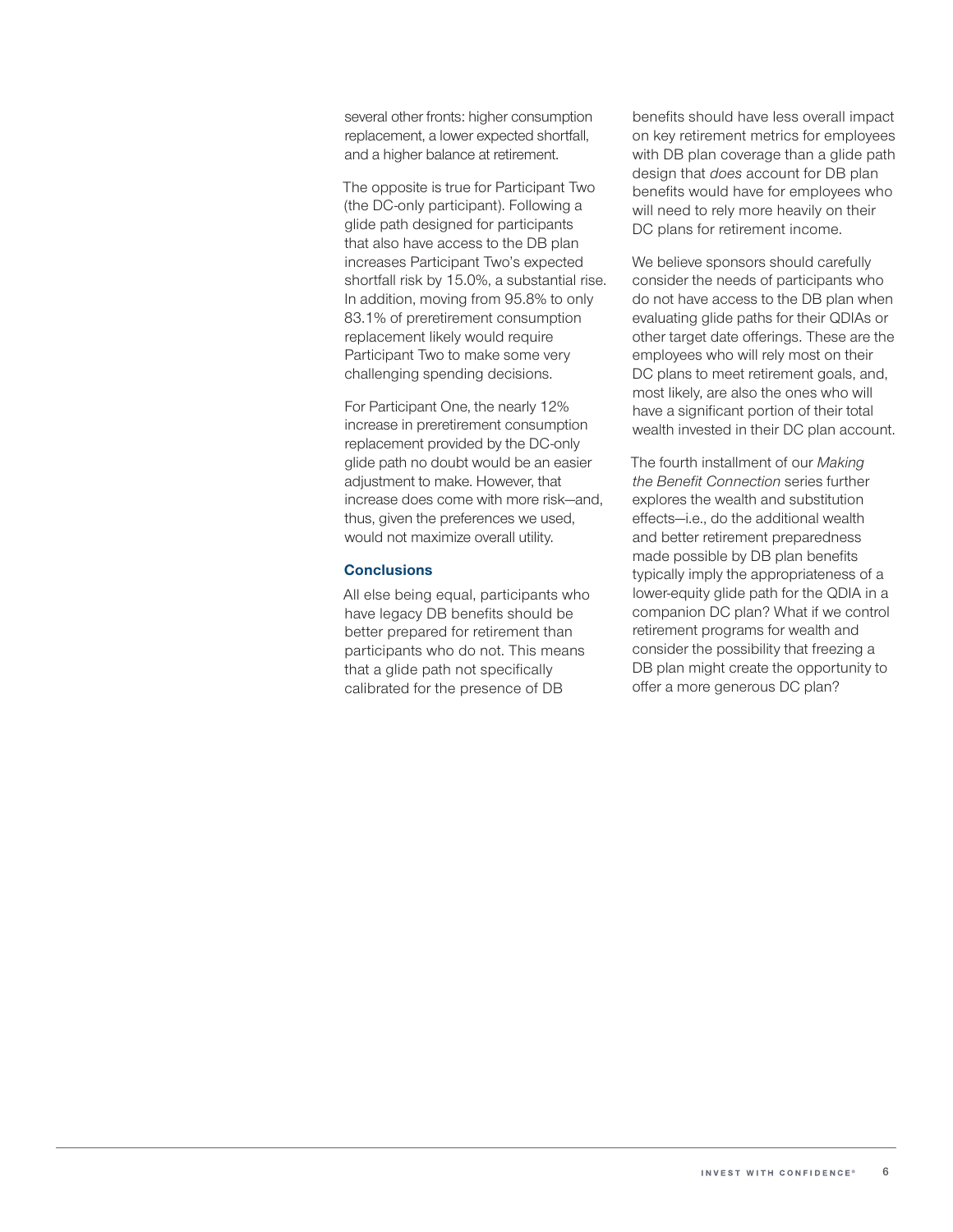# Appendix **Key Modeling Plan Design**

# **Parameters**

**DB Plan:** A final average pay plan that pays a single life annuity with the following benefit formula:

*Normal retirement benefit at normal retirement date = 1% x average of final five years of pay x years of service.*

For the purposes of this paper, we don't assume any subsidized early retirement benefits or cost-of-living adjustments. These topics will be addressed in future installments of this series.

**DC Plan:** Safe harbor plan design with employer matching up to 100% of the first 3% of employee deferrals and 50% of the next 2%. We assume all contributions are pretax and that contributions increase over time according to our proprietary deferral rate growth model.

### **Key Assumptions About the Demographic Analysis**

Assumptions: Participant income grows using a proprietary salary growth model calibrated on the T. Rowe Price recordkeeping platform. The participants retire at age 67 and begin withdrawing income to support steady inflation‑adjusted spending over retirement.

The projections or other information generated regarding the likelihood of certain outcomes are not guarantees of future results. This analysis is based on assumptions, and there can be no assurance that the projected results will be achieved or sustained.

Actual results will vary, and such results may be better or worse than the assumed scenarios.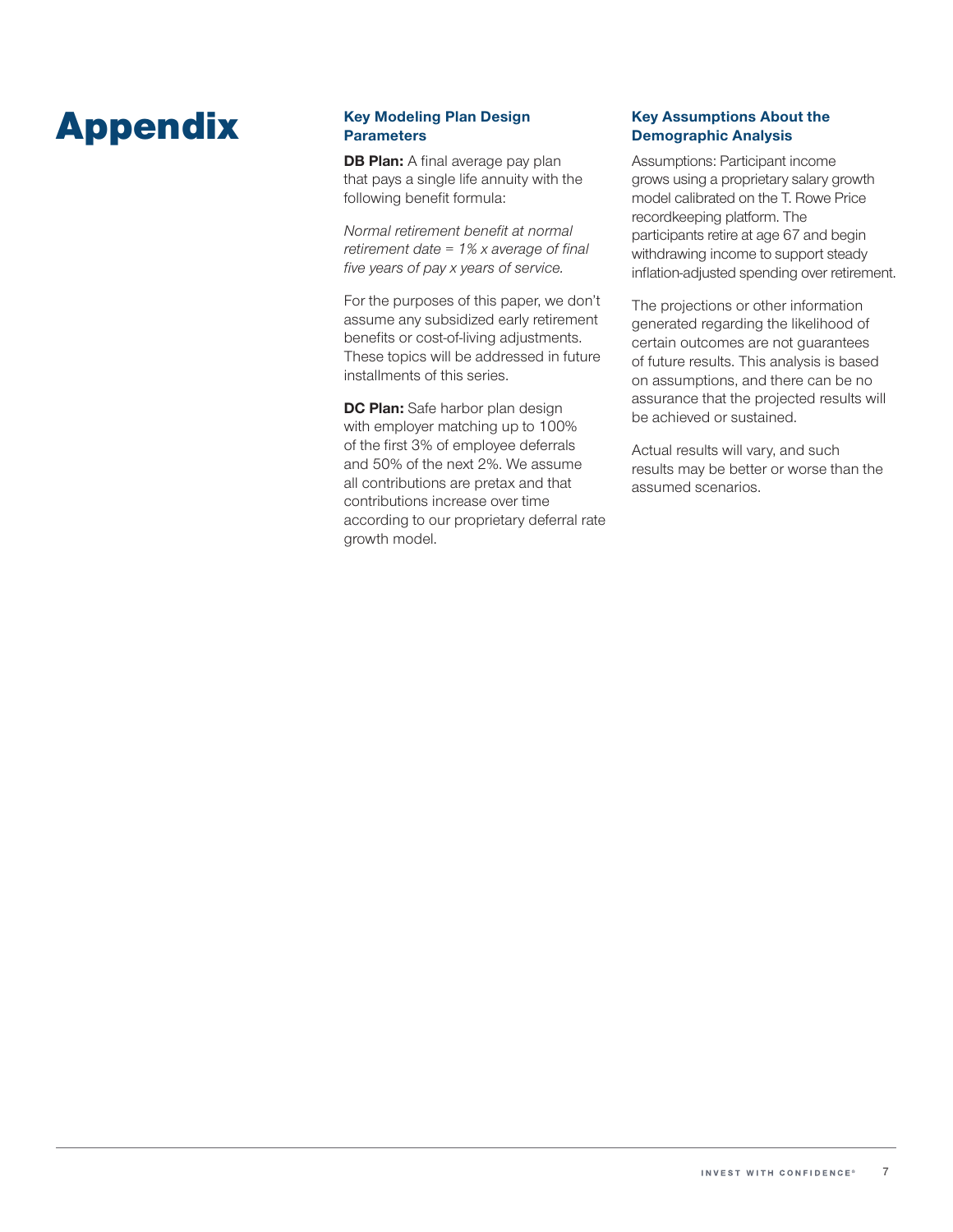#### **Additional Disclosure**

**Monte Carlo simulations model future uncertainty. In contrast to tools generating average outcomes, Monte Carlo analyses produce outcome ranges based on probability ‑‑thus incorporating future uncertainty.**

### **Material Assumptions include:**

- Underlying economic and behavioral inputs, including savings rates and cash flows, are generated from a structural model built up from factors relating to both financial markets and the broad economy as well as data calibrated based on T. Rowe Price's recordkeeping platform's participant population.
- The mortality weighting is sourced from the Society of Actuaries. Retirement age is assumed to be 67 years old.

#### **Material Limitations include:**

The analysis relies on assumptions, combined with a return model that generates a wide range of possible return scenarios from these assumptions. Despite our best efforts, there is no certainty that the assumptions and the model will accurately predict asset class return ranges going forward. As a consequence, the results of the analysis should be viewed as approximations, and users should allow a margin for error and not place too much reliance on the apparent precision of the results.

### **Users should also keep in mind that seemingly small changes in input parameters, including the initial values for the underlying factors, may have a significant impact on results, and this (as well as mere passage of time) may lead to considerable variation in results for repeat users.**

- Extreme market movements may occur more often than in the model.
- Market crises can cause asset classes to perform similarly, lowering the accuracy of our projected return assumptions, and diminishing the benefits of diversification (that is, of using many different asset classes) in ways not captured by the analysis. As a result, returns actually experienced by the investor may be more volatile than projected in our analysis.
- Asset class dynamics, including but not limited to risk, return and the duration of "bull" and "bear" markets, can differ than those in the modeled scenarios.
- The analysis does not use all asset classes. Other asset classes may be similar or superior to those used.
- Fees and transaction costs are not taken into account.
- The analysis models asset classes, not investment products. As a result, the actual experience of an investor in a given investment product may differ from the range of projections generated by the simulation, even if the broad asset allocation of the investment product is similar to the one being modeled. Possible reasons for divergence include, but are not limited to, active management by the manager of the investment product. Active management for any particular investment product—the selection of a portfolio of individual securities that differs from the broad asset classes modeled in this analysis—can lead to the investment product having higher or lower returns than the range of projections in this analysis.

### **Modeling Assumptions:**

- The primary asset classes used for this analysis are stocks and bonds. An effectively diversified portfolio theoretically involves all investable asset classes including stocks, bonds, real estate, foreign investments, commodities, precious metals, currencies, and others. Since it is unlikely that investors will own all of these assets, we selected the ones we believed to be the most appropriate for long-term investors.
- The analysis includes 10,000 scenarios. Withdrawals are made annually at the beginning of each year.
- **IMPORTANT:** The projections or other information generated by T. Rowe Price regarding the likelihood of various investment outcomes are hypothetical in nature, do not reflect actual investment results and are not guarantees of future results. The simulations are based on assumptions. There can be no assurance that the projected or simulated results will be achieved or sustained. The charts present only a range of possible outcomes. Actual results will vary with each use and over time, and such results may be better or worse than the simulated scenarios. Clients should be aware that the potential for loss (or gain) may be greater than demonstrated in the simulations.
- The results are not predictions, but they should be viewed as reasonable estimates.